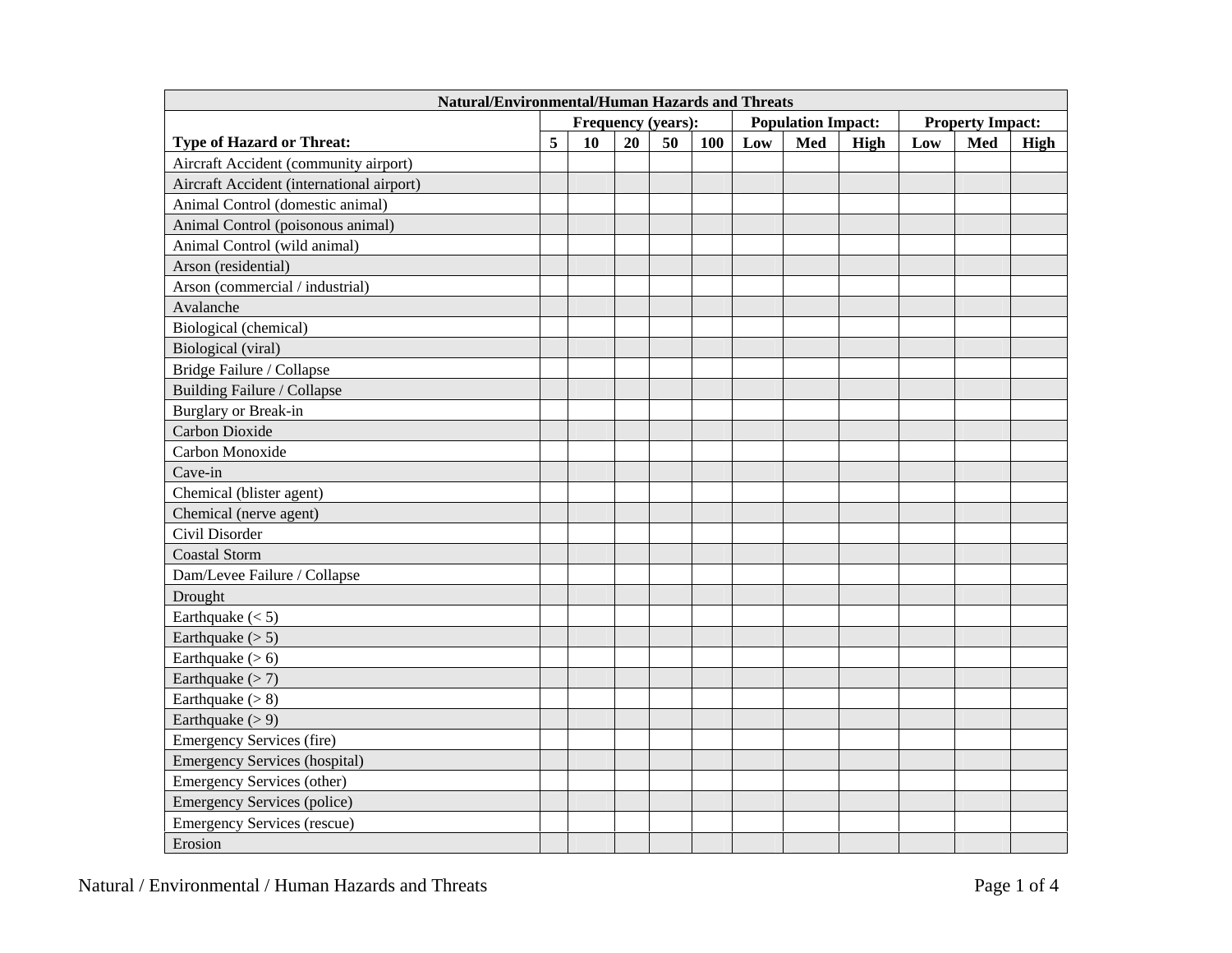|                                          |   | Frequency (years): |    |    |     |     | <b>Population Impact:</b> |      | <b>Property Impact:</b> |     |      |
|------------------------------------------|---|--------------------|----|----|-----|-----|---------------------------|------|-------------------------|-----|------|
| <b>Type of Hazard or Threat:</b>         | 5 | 10                 | 20 | 50 | 100 | Low | Med                       | High | Low                     | Med | High |
| Evacuation $(> 50$ miles)                |   |                    |    |    |     |     |                           |      |                         |     |      |
| <b>Extreme Heat</b>                      |   |                    |    |    |     |     |                           |      |                         |     |      |
| Fire (commercial building)               |   |                    |    |    |     |     |                           |      |                         |     |      |
| Fire (industrial building)               |   |                    |    |    |     |     |                           |      |                         |     |      |
| Fire (private housing)                   |   |                    |    |    |     |     |                           |      |                         |     |      |
| Fire (public housing / apartment)        |   |                    |    |    |     |     |                           |      |                         |     |      |
| Fire (urban / conflagration)             |   |                    |    |    |     |     |                           |      |                         |     |      |
| Flooding (heavy rain)                    |   |                    |    |    |     |     |                           |      |                         |     |      |
| Flooding (ice jam)                       |   |                    |    |    |     |     |                           |      |                         |     |      |
| Flooding (rapid snow melt)               |   |                    |    |    |     |     |                           |      |                         |     |      |
| Freezing Rain $(>1/2$ inch accumulation) |   |                    |    |    |     |     |                           |      |                         |     |      |
| Freezing Rain $(> 1$ inch accumulation)  |   |                    |    |    |     |     |                           |      |                         |     |      |
| Hail $(>1/2$ inch diameter)              |   |                    |    |    |     |     |                           |      |                         |     |      |
| Hail $(> 1$ inch diameter)               |   |                    |    |    |     |     |                           |      |                         |     |      |
| HAZMAT (fixed facility)                  |   |                    |    |    |     |     |                           |      |                         |     |      |
| HAZMAT (household products)              |   |                    |    |    |     |     |                           |      |                         |     |      |
| HAZMAT (other)                           |   |                    |    |    |     |     |                           |      |                         |     |      |
| HAZMAT (transportation)                  |   |                    |    |    |     |     |                           |      |                         |     |      |
| Hurricane (Category 1)                   |   |                    |    |    |     |     |                           |      |                         |     |      |
| Hurricane (Category 2)                   |   |                    |    |    |     |     |                           |      |                         |     |      |
| Hurricane (Category 3)                   |   |                    |    |    |     |     |                           |      |                         |     |      |
| Hurricane (Category 4)                   |   |                    |    |    |     |     |                           |      |                         |     |      |
| Hurricane (Category 5)                   |   |                    |    |    |     |     |                           |      |                         |     |      |
| <b>Insect Swarm</b>                      |   |                    |    |    |     |     |                           |      |                         |     |      |
| Kidnapping (adult)                       |   |                    |    |    |     |     |                           |      |                         |     |      |
| Kidnapping (child)                       |   |                    |    |    |     |     |                           |      |                         |     |      |
| Landslide (earthquake induced)           |   |                    |    |    |     |     |                           |      |                         |     |      |
| Landslide (rain induced)                 |   |                    |    |    |     |     |                           |      |                         |     |      |
| Lighting                                 |   |                    |    |    |     |     |                           |      |                         |     |      |
| Liquid / Fluid Leakage                   |   |                    |    |    |     |     |                           |      |                         |     |      |
| Military (facility)                      |   |                    |    |    |     |     |                           |      |                         |     |      |
| Military (other)                         |   |                    |    |    |     |     |                           |      |                         |     |      |
| Military (test range)                    |   |                    |    |    |     |     |                           |      |                         |     |      |
| Military (training)                      |   |                    |    |    |     |     |                           |      |                         |     |      |
| Military (transportation)                |   |                    |    |    |     |     |                           |      |                         |     |      |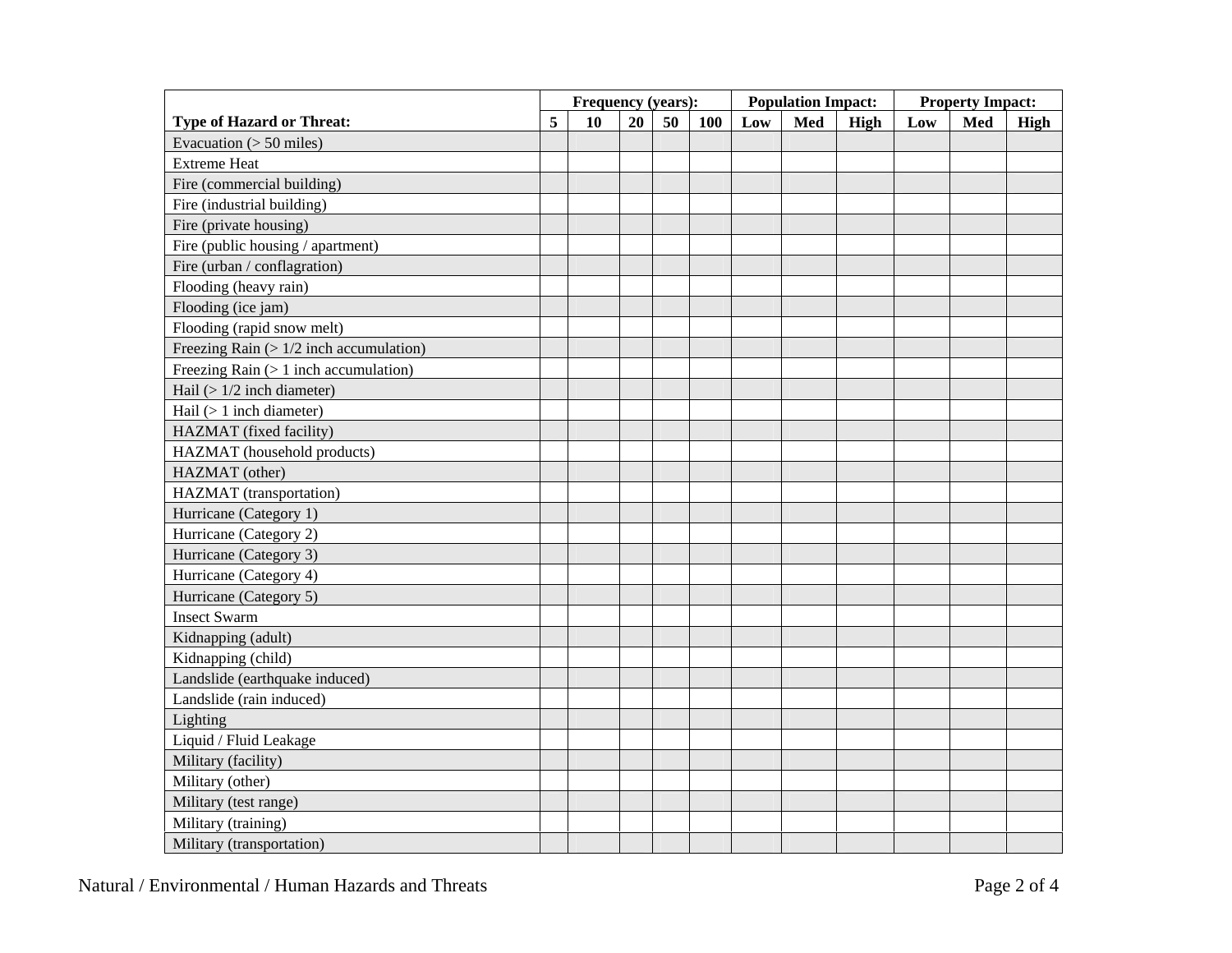|                                                     |   | Frequency (years): |    |    |     |     | <b>Population Impact:</b> |      | <b>Property Impact:</b> |     |      |
|-----------------------------------------------------|---|--------------------|----|----|-----|-----|---------------------------|------|-------------------------|-----|------|
| <b>Type of Hazard or Threat:</b>                    | 5 | 10                 | 20 | 50 | 100 | Low | Med                       | High | Low                     | Med | High |
| Mining / Quarry                                     |   |                    |    |    |     |     |                           |      |                         |     |      |
| Nuclear (fixed facility)                            |   |                    |    |    |     |     |                           |      |                         |     |      |
| Nuclear (other)                                     |   |                    |    |    |     |     |                           |      |                         |     |      |
| Nuclear (transportation)                            |   |                    |    |    |     |     |                           |      |                         |     |      |
| Radiological (fixed facility)                       |   |                    |    |    |     |     |                           |      |                         |     |      |
| Radiological (other)                                |   |                    |    |    |     |     |                           |      |                         |     |      |
| Radiological (transportation)                       |   |                    |    |    |     |     |                           |      |                         |     |      |
| Radon                                               |   |                    |    |    |     |     |                           |      |                         |     |      |
| <b>Severe Storm</b>                                 |   |                    |    |    |     |     |                           |      |                         |     |      |
| Sleet $(>1/2$ inch accumulation)                    |   |                    |    |    |     |     |                           |      |                         |     |      |
| Sleet $(> 1$ inch accumulation)                     |   |                    |    |    |     |     |                           |      |                         |     |      |
| Subsidence (sinkhole)                               |   |                    |    |    |     |     |                           |      |                         |     |      |
| Terrorism (hijacking)                               |   |                    |    |    |     |     |                           |      |                         |     |      |
| Terrorism (kidnapping)                              |   |                    |    |    |     |     |                           |      |                         |     |      |
| Thunderstorm (microburst)                           |   |                    |    |    |     |     |                           |      |                         |     |      |
| Tornado (F1)                                        |   |                    |    |    |     |     |                           |      |                         |     |      |
| Tornado (F2)                                        |   |                    |    |    |     |     |                           |      |                         |     |      |
| Tornado (F3)                                        |   |                    |    |    |     |     |                           |      |                         |     |      |
| Tornado (F4)                                        |   |                    |    |    |     |     |                           |      |                         |     |      |
| Tornado (F5)                                        |   |                    |    |    |     |     |                           |      |                         |     |      |
| Transportation (air)                                |   |                    |    |    |     |     |                           |      |                         |     |      |
| Transportation (city roads)                         |   |                    |    |    |     |     |                           |      |                         |     |      |
| Transportation (county roads)                       |   |                    |    |    |     |     |                           |      |                         |     |      |
| Transportation (interstate)                         |   |                    |    |    |     |     |                           |      |                         |     |      |
| Transportation (maritime)                           |   |                    |    |    |     |     |                           |      |                         |     |      |
| Transportation (other)                              |   |                    |    |    |     |     |                           |      |                         |     |      |
| Transportation (primary highway)                    |   |                    |    |    |     |     |                           |      |                         |     |      |
| Transportation (railroad)                           |   |                    |    |    |     |     |                           |      |                         |     |      |
| <b>Tropical Storm</b>                               |   |                    |    |    |     |     |                           |      |                         |     |      |
| Tsunami / Tidal Wave                                |   |                    |    |    |     |     |                           |      |                         |     |      |
| Tunnel Failure / Collapse                           |   |                    |    |    |     |     |                           |      |                         |     |      |
| Utility Interruption (communication-cable TV)       |   |                    |    |    |     |     |                           |      |                         |     |      |
| Utility Interruption (communication-cellular phone) |   |                    |    |    |     |     |                           |      |                         |     |      |
| Utility Interruption (communication-pager)          |   |                    |    |    |     |     |                           |      |                         |     |      |
| Utility Interruption (communication-PDA)            |   |                    |    |    |     |     |                           |      |                         |     |      |